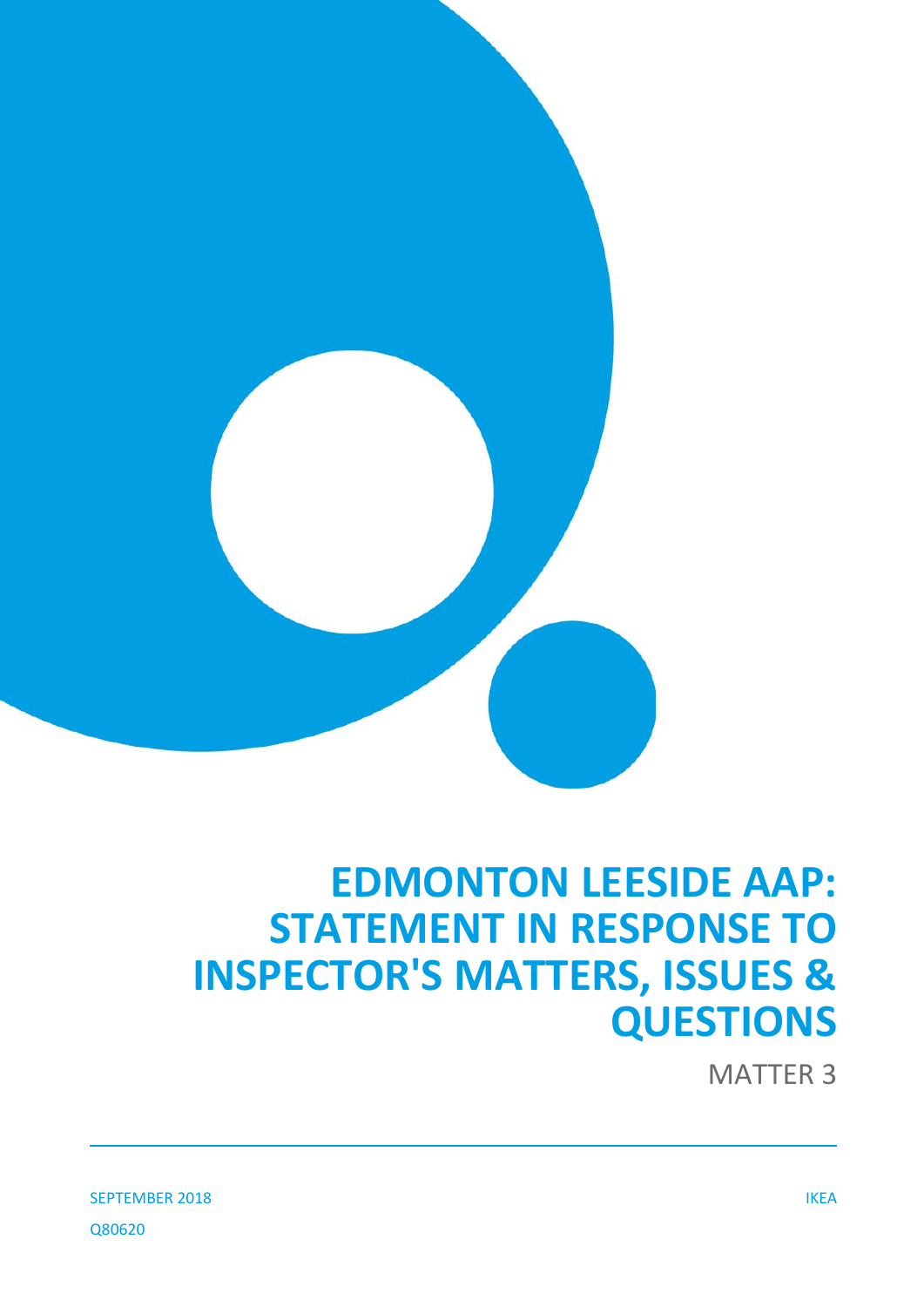## **Contents**

| <b>Introduction</b> |  |
|---------------------|--|
| Matter 3 - Housing  |  |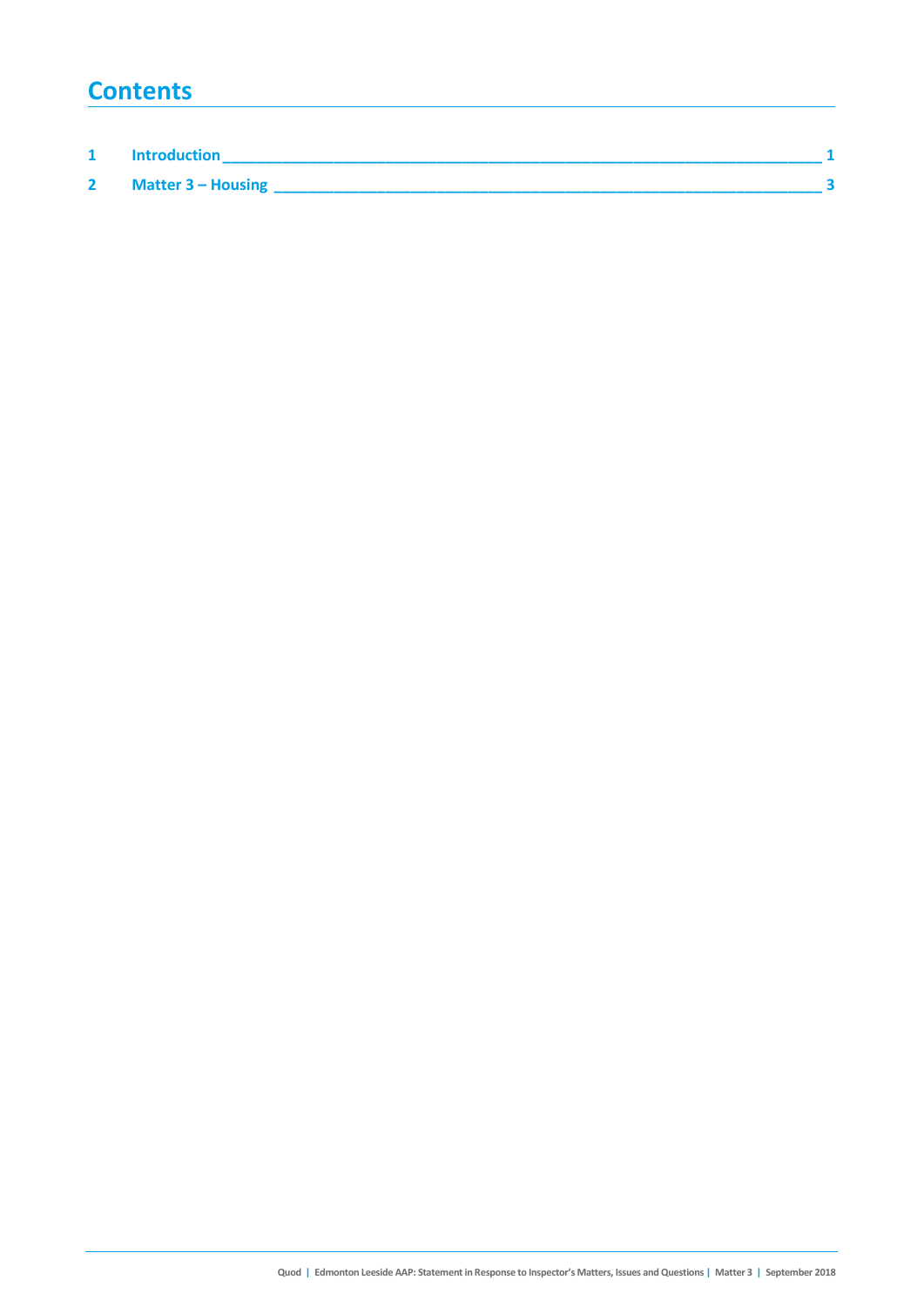# **1 Introduction**

- 1.1 This Statement is submitted further to the representations by IKEA Properties Investments Ltd ("IKEA") to the Edmonton Leeside Proposed Submission Area Action Plan (January 2017) ("AAP") and, prior to those, the Central Leeside Proposed Submission AAP (November 20[1](#page-2-0)4)<sup>1</sup>.
- 1.2 IKEA operates an existing furniture and homeware retail store, herein referred to as "IKEA Tottenham", which lies at the heart of the Meridian Water area. It is a major employer in the area, employing in the region of 600 people directly, of which 80-85% are drawn from the local area/boroughs. It is a long established retail destination, serving north London and beyond.
- 1.3 The store is located to the south of and fronts onto Glover Drive. Customer car parking is provided at surface level, to the north east, and at undercroft level beneath the store. Both car parks are accessed via a service road leading from Glover Drive, which also provides access to a servicing area to the south east of the store. In addition, IKEA owns substantial land to the south, west and east of the store, as shown in the plan at **Figure 1**. The continued visibility and accessibility of the store is key to its successful operation.



### Figure 1: IKEA Land Ownership Plan

 $\overline{a}$ 

- 1.4 IKEA are supportive of the overarching principle of the regeneration of Meridian Water, and the London Borough of Enfield's ('LBE') growth ambitions for this area. It is however crucial to the future success of the store that IKEA's operational needs are not harmed by the proposals within the AAP. IKEA's representations to date have raised objections to the AAP on two principle grounds:
	- a. The overly prescriptive nature of AAP policies as drafted is likely to inhibit the continued operation, visibility and accessibility of the IKEA store (particularly in relation to the Causeway/Boulevard route and design); and

<span id="page-2-0"></span> $1$  Note: IKEA's representations to date were submitted by their previous planning advisors, Dalton Warner Davies, and that their role has been replaced by Quod who are now appointed as IKEA's planning consultants.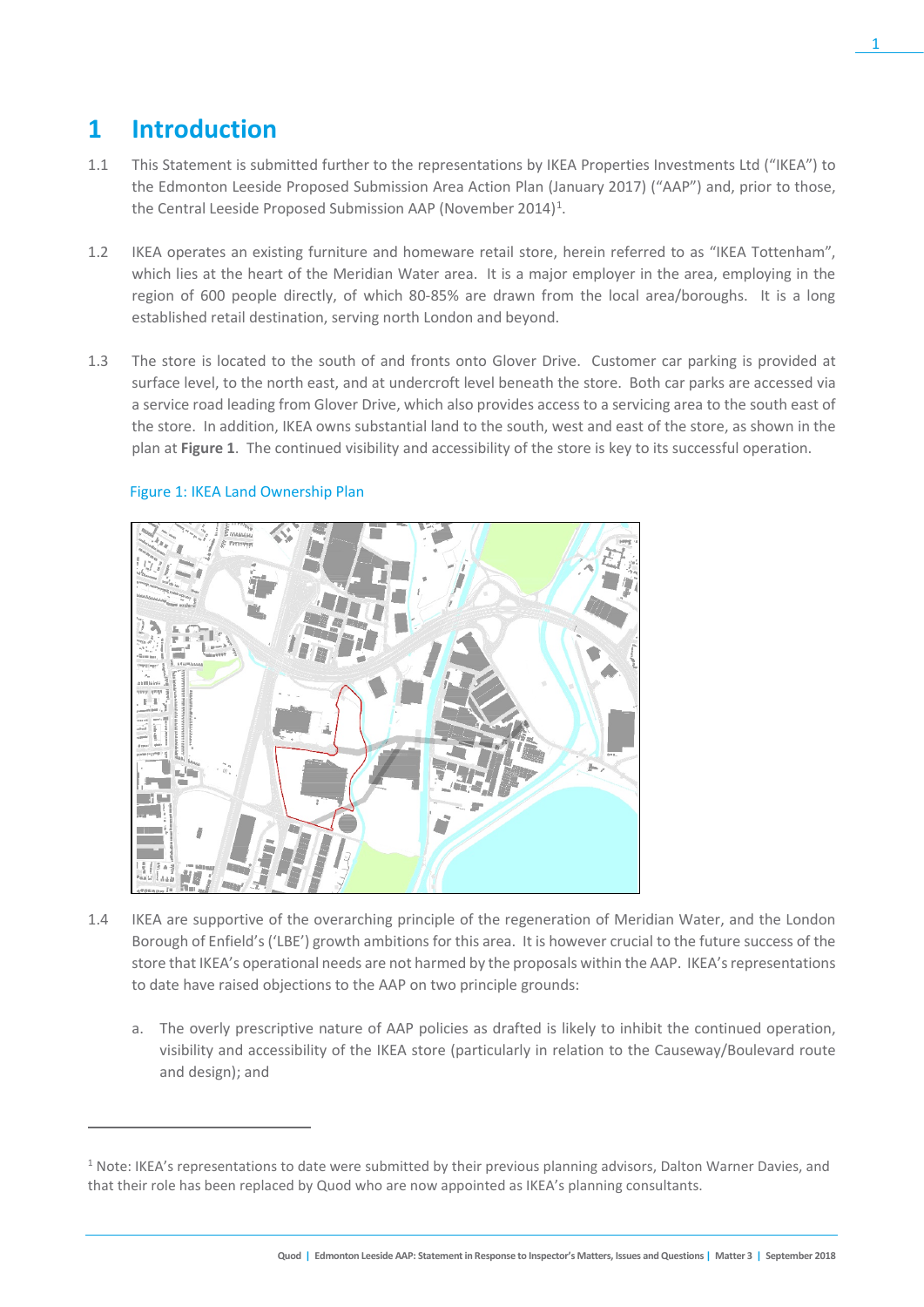- b. The AAP is not underpinned by the requisite transport evidence. There is no evidence to demonstrate that Meridian Water is able to sustainably accommodate the proposed Causeway/Boulevard and overall quantum of development, or indeed that IKEA's operational needs will not be adversely affected. Without this, the AAP is neither fully justified nor effective and cannot provide a sound strategic framework for sustainable development*.*
- 1.5 As presently framed, the AAP is not sound and IKEA object to Policies EL2, EL3, EL6, EL10, EL11, EL12 and EL13, various supporting paragraphs and figures, and Chapter 14. Over the past four years, throughout the preparation of the AAP, IKEA have sought to engage with officers at LBE to work collaboratively to address their concerns whilst ensuring the sustainable regeneration of Meridian Water. Progress has recently been made and, without prejudice to matter (b) above, IKEA are now working with LBE to enter into a Statement of Common Ground (SOCG) to address their concerns in relation to point (a) through a suite of modifications to the above policies, paragraphs and figures. Whether these modifications are "Minor" or "Main" will be determined by LBE in agreement with the Inspector. Until these modifications are agreed, IKEA maintain their objection.
- 1.6 The lack of transport evidence (matter b) has not however been addressed and remains as a primary concern to IKEA and a fundamental ground for objection. In addition, IKEA also object to the absence of an Infrastructure Delivery Plan (IDP) to demonstrate how the Council plans for the various phases of development to be funded and delivered. These issues are addressed within the Statements submitted on behalf of IKEA in response to Matter 6 (Transport and Movement), 8 (Infrastructure) and 9 (Implementation), which this Statement should be read alongside.
- 1.7 **In summary, this Statement, along with others made on behalf of IKEA, identify that the AAP fails to provide a sound framework for sustainable development, due to fundamental omissions from the evidence base and Plan itself. In order to remedy this, it is critical that further work is undertaken on the transport evidence to underpin the AAP – without this work the AAP cannot be fully justified or effective – and an IDP is provided to demonstrate that the AAP is deliverable, and ultimately sound.**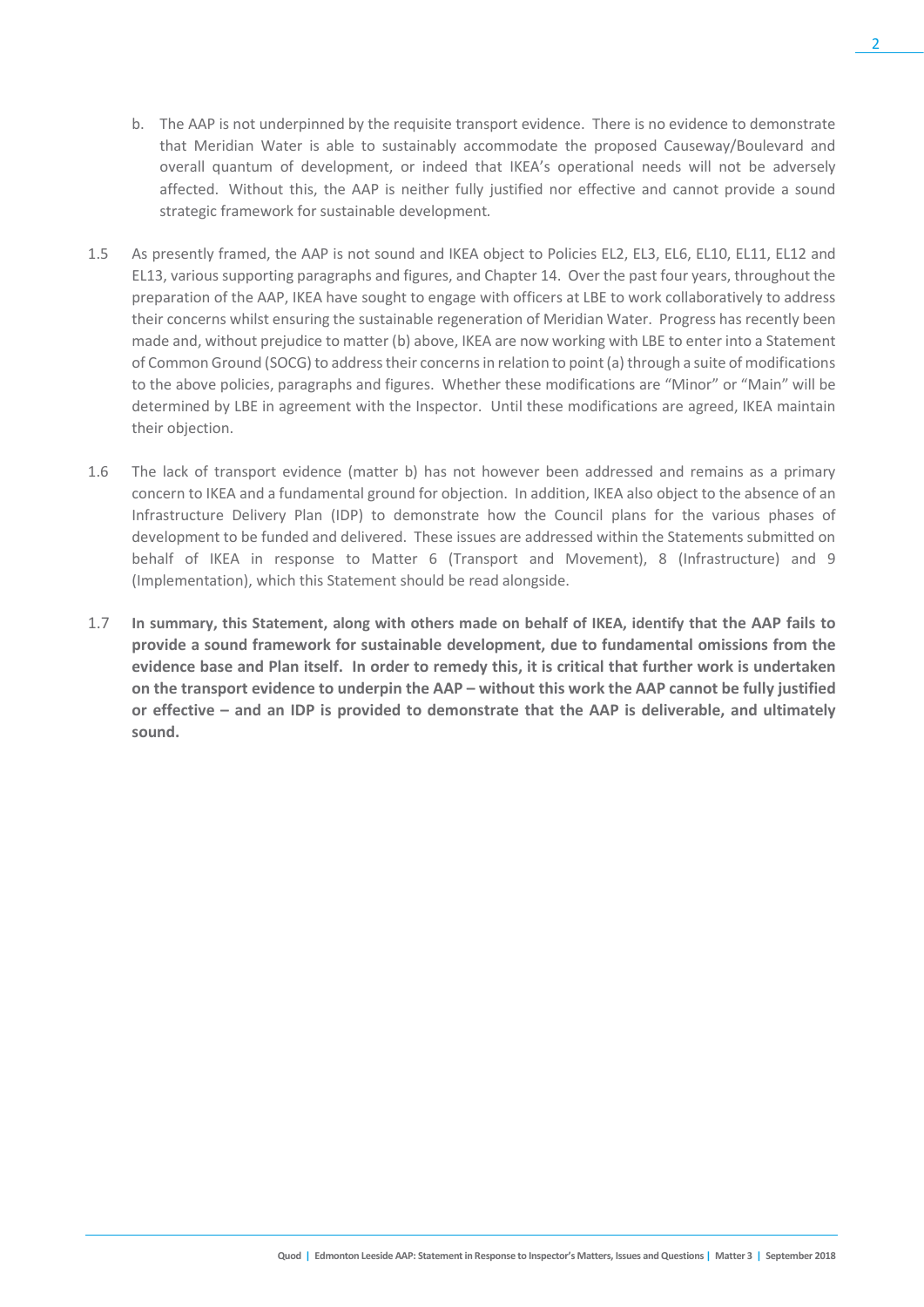# **2 Matter 3 – Housing**

- 2.1 Matter 3 relates to the extent to which policies in the Plan are consistent with the aim of providing the supply of housing required to meet the needs of present and future generations.
- 2.2 This Statement responds to the Inspector's questions in relation to Matter 3. IKEA do not propose to appear at the Examination in connection with this matter.
- 2.3 The Statements submitted on behalf of IKEA in relation to Matters 6, 8 and 9 also address, in part, some of the questions raised by the Inspector in relation to Matter 3 and cross reference with this Statement is necessary.

### *i. Is the level of housing development which is proposed in the AAP justified and based on sound evidence? Is it consistent with local and national policy?*

- 2.4 The adopted Core Strategy (2010) ("CS") recognises the Edmonton Leeside Area as one suitable for strategic growth, and capable of delivering up to 5,000 new homes and 3,000 net additional new jobs. Since the adoption of the CS, the draft AAP has identified a more ambitious growth strategy to deliver a significant increase in the housing and new jobs (i.e. 10,000 new homes and 6,000 new jobs).
- 2.5 Whilst IKEA support the AAP growth strategy in principle, and notably its high level ambition, it has been developed without any transport modelling, and consequently the spatial strategy is not supported by any objective evidence.
- 2.6 NPPF Paragraph 35 states that *"Plans are 'sound' if they are: … Justified – an appropriate strategy, taking into account the reasonable alternatives, and based on proportionate evidence"*.
- 2.7 In addition, it is a fundamental principal of the plan making system, as recognised in the NPPF, that the preparation of plans, and their policies, should be "...*underpinned by relevant and up to date evidence"*  (paragraph 31).
- 2.8 The importance of objective evidence is clear, as it is necessary to demonstrate how a Plan has addressed relevant economic, social and environmental objectives, and in these cases where adverse impacts are identified, alternative options with less impacts can be considered (paragraph 32). Such evidence is also necessary in these cases where impacts are unavoidable, so that suitable mitigation and strategies can be proposed, where they are possible.
- 2.9 The AAP (pages 130-131) acknowledges that the existing highway network is "near capacity" as it presently operates, and detailed modelling is required to understand the necessary infrastructure and the quantum of development to be delivered at Meridian Water. It is clear from the AAP that its strategy, given the current uncertainty on transportation implications, is without foundation.
- 2.10 In a recent meeting with LBE (3 September 2018), IKEA were informed that the Council intend to begin the modelling work in April 2019, and this will take 6-9 months to complete.
- 2.11 Consequently, determining a spatial strategy, including a quantum of development and transportation strategies is premature in a vacuum of transport modelling evidence. The level of housing proposed has not been justified nor based upon sound transport evidence and is not consistent with local and national policy.
- 2.12 See Statement submitted on behalf of IKEA in relation to Matter 6 for a full account of IKEA's response to these issues.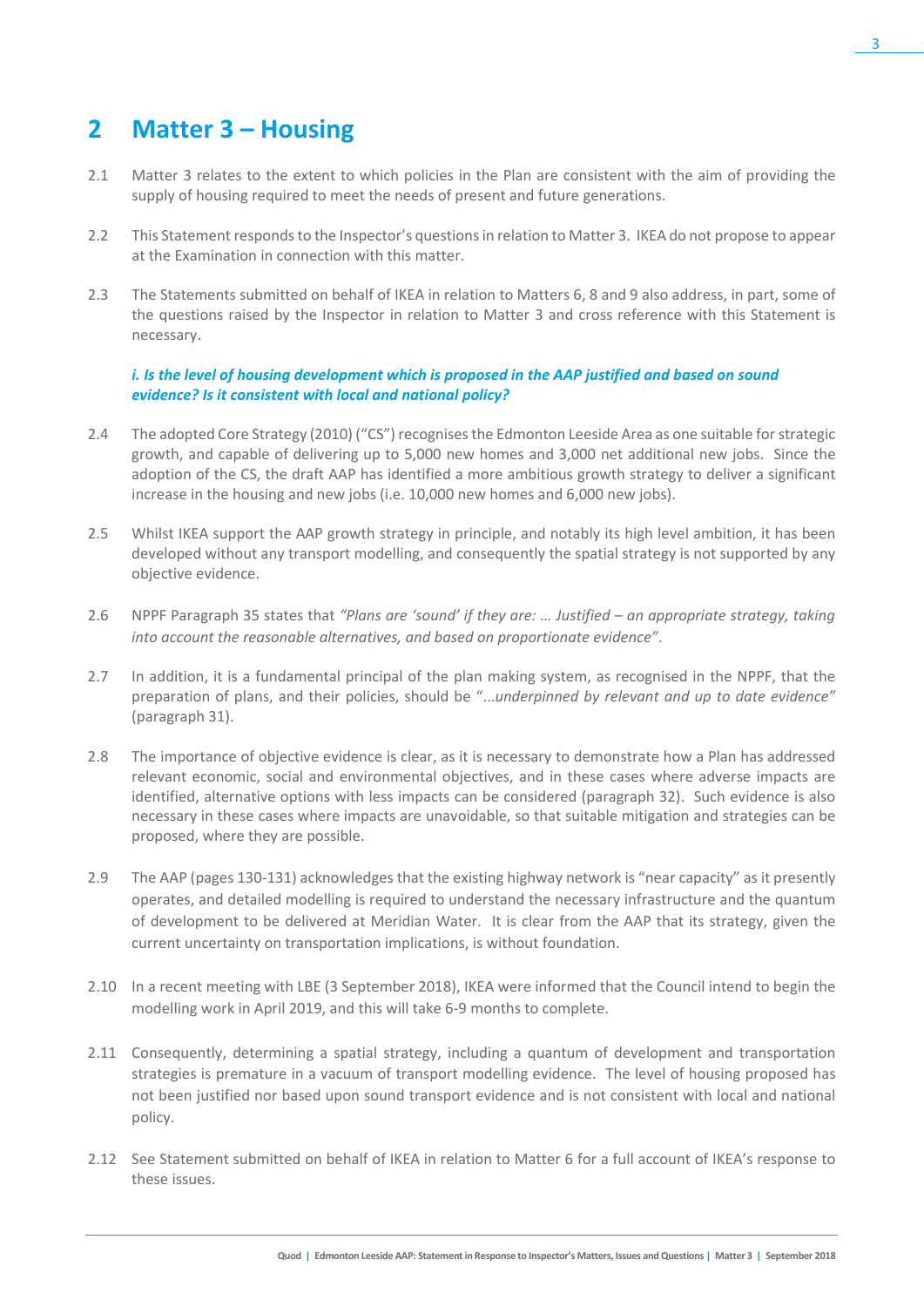### *ii. Is the proportion of affordable housing proposed consistent with other local and national planning policy? What justification is given for any departure from it?*

2.13 No comment.

### *iii. Is the housing mix consistent with other local and national planning policy? What justification is given for any departure from it?*

- 2.14 Policy H12 (Housing Size and Mix) of the draft London Plan (2018) states that *"Boroughs should not set prescriptive dwelling size mix requirements (in terms of number of bedrooms) for market and intermediate homes"*.
- 2.15 Draft AAP Policy EL1 however prescribes the delivery of 25% 3+ bed dwellings during the initial phases of development at Meridian Water - this does not comply with Policy H12 of the new London Plan.
- 2.16 During a recent meeting (3 September 2018), the Council advised IKEA that they would be proposing modifications to this policy to ensure consistency with the draft London Plan.

#### *iv. Is the scale of housing proposed deliverable over the plan-period?*

- 2.17 See above.
- 2.18 Due to the absence of transport analysis, there is no evidence that the scale of housing proposed is realistic.

#### *Does it take a reasonable account of lead-in times and site assembly?*

- 2.19 The land at Meridian Water is in multiple ownerships and the AAP does not demonstrate how the Council anticipates that the various phases will be funded and delivered. This needs to be clarified through an Infrastructure Delivery Plan (IDP).
- 2.20 It is also unclear how existing businesses will be maintained during construction. More detail is required on this matter or the AAP needs to make it clear that existing businesses will not be affected during construction.
- 2.21 The Statementssubmitted on behalf of IKEA in relation to Matters 8 (Infrastructure) and 9 (Implementation) outline IKEA's response to these issues.

#### *What key assumptions have informed the housing trajectory and how does the AAP seek to de-risk delivery to ensure the proposed number of homes are built?*

2.22 This is unknown - IKEA have been liaising with the Council seeking confirmation on this matter over the past four years. IKEA are concerned that the deliverability of the proposed number of homes has not been demonstrated, as transport modelling has not been undertaken. See response to question (i) above.

### *v. Does the proposed scale of new homes strike the right balance between being aspirational but realistic (NPPF, paragraph 154)?*

- 2.23 See above.
- 2.24 Due to the absence of transport analysis, there is no evidence that the scale of new homes is realistic, IKEA do not object to this level of housing growth, where it can be proven to be capable of being accommodated within the transport infrastructure.